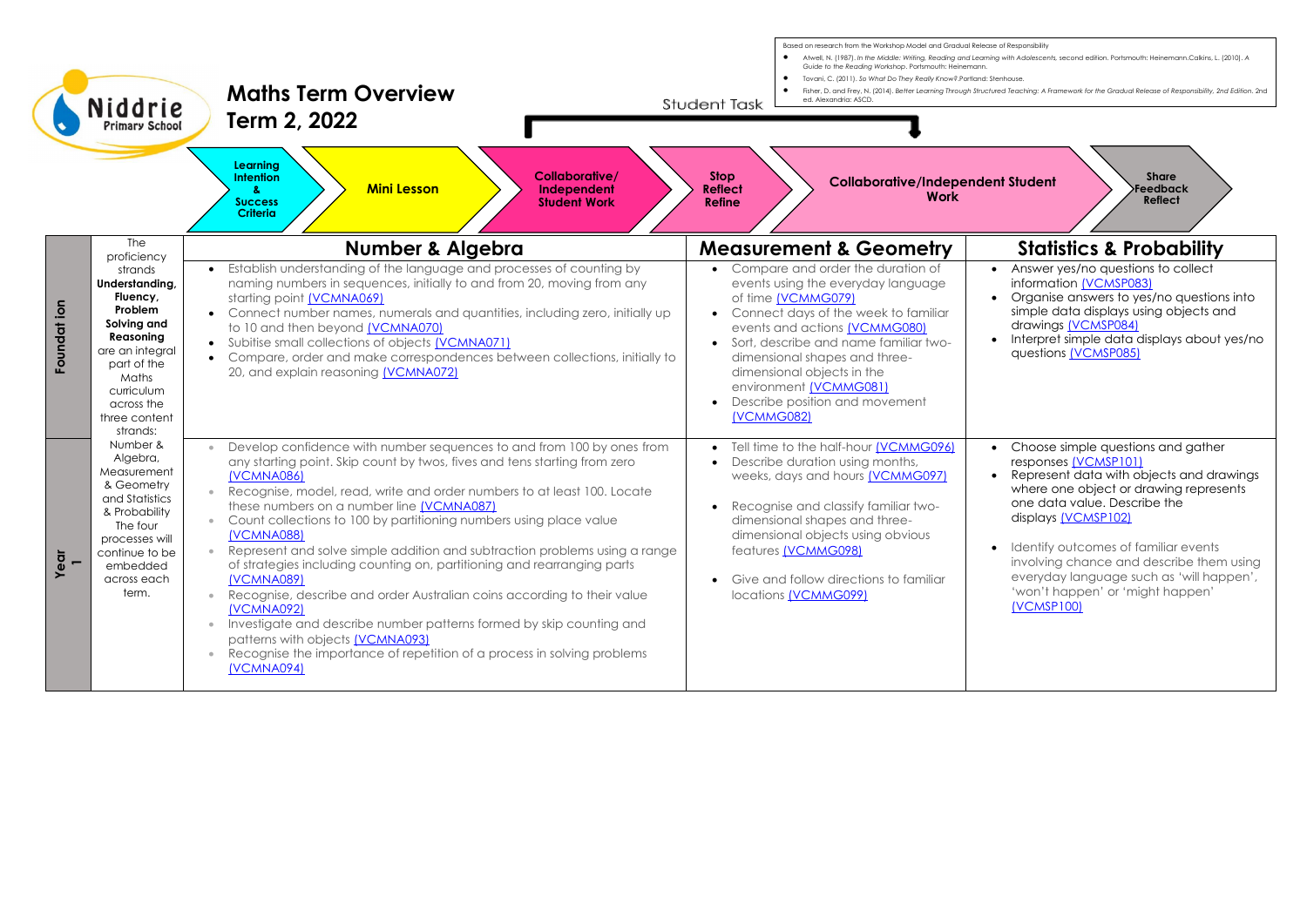**Year**

- Identify practical activities and everyday events that involve chance. Describe outcomes as 'likely' or 'unlikely' and identify some events as 'certain' or 'impossible' [\(VCMSP125\)](https://victoriancurriculum.vcaa.vic.edu.au/Curriculum/ContentDescription/VCMSP125)
- Identify a question of interest based on one categorical variable. Gather data relevant to the questio[n \(VCMSP126\)](https://victoriancurriculum.vcaa.vic.edu.au/Curriculum/ContentDescription/VCMSP126)
- Collect, check and classify dat[a \(VCMSP127\)](https://victoriancurriculum.vcaa.vic.edu.au/Curriculum/ContentDescription/VCMSP127)
- Create displays of data using lists, table and picture graphs and interpret the[m \(VCMSP128\)](https://victoriancurriculum.vcaa.vic.edu.au/Curriculum/ContentDescription/VCMSP128)
- Identify questions or issues for categorical variables. Identify data sources and plan methods of data collection and recording [\(VCMSP148\)](https://victoriancurriculum.vcaa.vic.edu.au/Curriculum/ContentDescription/VCMSP148)
- Collect data, organise into categories and create displays using lists, tables, picture graphs and simple column graphs, with and without the use of digital technologies [\(VCMSP149\)](https://victoriancurriculum.vcaa.vic.edu.au/Curriculum/ContentDescription/VCMSP149)
- Interpret and compare data display[s \(VCMSP150\)](https://victoriancurriculum.vcaa.vic.edu.au/Curriculum/ContentDescription/VCMSP150)

**Year 3**

- Select and trial methods for data collection, including survey questions and recording sheets [\(VCMSP178\)](https://victoriancurriculum.vcaa.vic.edu.au/Curriculum/ContentDescription/VCMSP178)
- Construct suitable data displays, with and without the use of digital technologies, from given or collected data. Include tables, column graphs and picture graphs where one picture can represent many data value[s \(VCMSP179\)](https://victoriancurriculum.vcaa.vic.edu.au/Curriculum/ContentDescription/VCMSP179)
- Evaluate the effectiveness of different displays in illustrating data features including variability [\(VCMSP180\)](https://victoriancurriculum.vcaa.vic.edu.au/Curriculum/ContentDescription/VCMSP180)

|  | Investigate number sequences, initially those increasing and decreasing by<br>$\bullet$<br>twos, threes, fives and ten from any starting point, then moving to other<br>sequences (VCMNA103)<br>Recognise, model, represent and order numbers to at least 1000<br>$\bullet$<br>(VCMNA104)<br>Group, partition and rearrange collections up to 1000 in hundreds, tens and<br>$\bullet$<br>ones to facilitate more efficient counting (VCMNA105)<br>Explore the connection between addition and subtraction [VCMNA106]<br>$\bullet$<br>Solve simple addition and subtraction problems using a range of efficient<br>$\bullet$<br>mental and written strategies (VCMNA107)<br>Count and order small collections of Australian coins and notes according to<br>$\bullet$<br>their value (VCMNA111)<br>Describe patterns with numbers and identify missing elements (VCMNA112)<br>Solve problems by using number sentences for addition or subtraction<br><b>(VCMNA113)</b> | Interpret simple maps of familiar<br>locations and identify the relative<br>positions of key features (VCMMG122)<br>Investigate the effect of one-step<br>slides and flips with and without digital<br>technologies (VCMMG123)<br>Identify and describe half and quarter<br>turns (VCMMG124)<br>Tell time to the quarter-hour, using the<br>language of 'past' and 'to'<br>(VCMMG117)                                                                      |  |
|--|------------------------------------------------------------------------------------------------------------------------------------------------------------------------------------------------------------------------------------------------------------------------------------------------------------------------------------------------------------------------------------------------------------------------------------------------------------------------------------------------------------------------------------------------------------------------------------------------------------------------------------------------------------------------------------------------------------------------------------------------------------------------------------------------------------------------------------------------------------------------------------------------------------------------------------------------------------------------|------------------------------------------------------------------------------------------------------------------------------------------------------------------------------------------------------------------------------------------------------------------------------------------------------------------------------------------------------------------------------------------------------------------------------------------------------------|--|
|  | Recognise and explain the connection between addition and subtraction<br>$\bullet$<br>(VCMNA132)<br>Recall addition facts for single-digit numbers and related subtraction facts to<br>$\bullet$<br>develop increasingly efficient mental strategies for computation (VCMNA133)<br>Recall multiplication facts of two, three, five and ten and related division<br>$\bullet$<br>facts (VCMNA134)<br>Represent and solve problems involving multiplication using efficient mental<br>$\bullet$<br>and written strategies and appropriate digital technologies (VCMNA135)<br>Represent money values in multiple ways and count the change required for<br>$\bullet$<br>simple transactions to the nearest five cents (VCMNA137)                                                                                                                                                                                                                                          | Tell time to the minute and investigate the<br>relationship between units of time<br>(VCMMG141)<br>Create and interpret simple grid maps to<br>show position and pathways (VCMMG143)<br>Identify symmetry in the environment<br>(VCMMG144)<br>Identify and describe slides and turns found in<br>the natural and built environment<br>(VCMMG145)<br>Identify angles as measures of turn and<br>compare angle sizes in everyday situations<br>[VCMMG146]    |  |
|  | Investigate number sequences involving multiples of 3, 4, 6, 7, 8, and 9<br>$\bullet$<br><b>(VCMNA154)</b><br>Recall multiplication facts up to 10 x 10 and related division facts<br>$\bullet$<br>(VCMNA155)<br>Develop efficient mental and written strategies and use appropriate digital<br>$\bullet$<br>technologies for multiplication and for division where there is no<br>remainder(VCMNA156)<br>Solve problems involving purchases and the calculation of change to the<br>$\bullet$<br>nearest five cents with and without digital technologies (VCMNA160)<br>Use equivalent number sentences involving addition and subtraction to find<br>$\bullet$<br>unknown quantities(VCMNA163)<br>Solve word problems by using number sentences involving multiplication or<br>$\bullet$<br>division where there is no remainder (VCMNA162)<br>Explore and describe number patterns resulting from performing<br>multiplication (VCMNA161)                           | Use am and pm notation and solve simple<br>time problems (VCMMG168)<br>Convert between units of time (VCMMG167)<br>Use simple scales, legends and directions to<br>interpret information contained in basic maps<br>(VCMMG172)<br>Create symmetrical patterns, pictures and<br>shapes with and without digital technologies<br>(VCMMG173)<br>Compare angles and classify them as equal<br>to, greater than or less than a right angle<br><b>[VCMMG174]</b> |  |
|  | Compare and order common unit fractions and locate and represent them<br>on a number line (VCMNA187)<br>Investigate strategies to solve problems involving addition and subtraction of<br>$\bullet$<br>fractions with the same denominator (VCMNA188)<br>Recognise that the place value system can be extended beyond<br>hundredths (VCMNA189)<br>Use efficient mental and written strategies and apply appropriate digital<br>$\bullet$<br>technologies to solve problems (VCMNA185)                                                                                                                                                                                                                                                                                                                                                                                                                                                                                  | Choose appropriate units of<br>measurement for length, area,<br>volume, capacity and mass<br><b>(VCMMG195)</b><br>Calculate the perimeter and area of<br>rectangles and the volume and<br>capacity of prisms using familiar metric<br>units (VCMMG196)<br>Connect three-dimensional objects<br>with their nets and other two-<br>dimensional representations<br><b>(VCMMG198)</b>                                                                          |  |

**Year 4**

**Year 5**

• List outcomes of chance experiments involving equally likely outcomes and represent probabilities of those outcomes using fractions [\(VCMSP203\)](https://victoriancurriculum.vcaa.vic.edu.au/Curriculum/ContentDescription/VCMSP203)